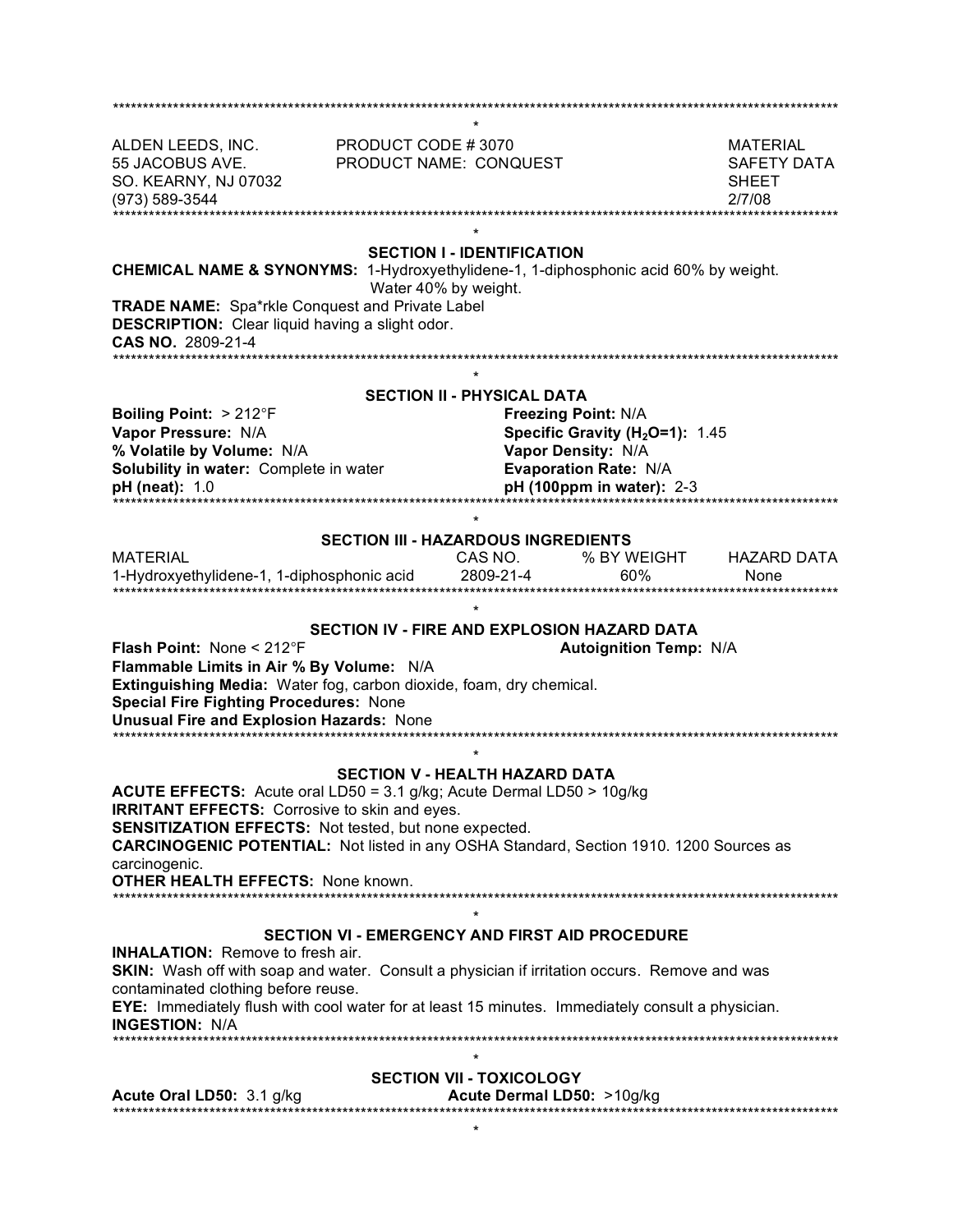## **SECTION VIII - REACTIVITY DATA**

**Stability: Stable Conditions to Avoid: None** 

 $\star$